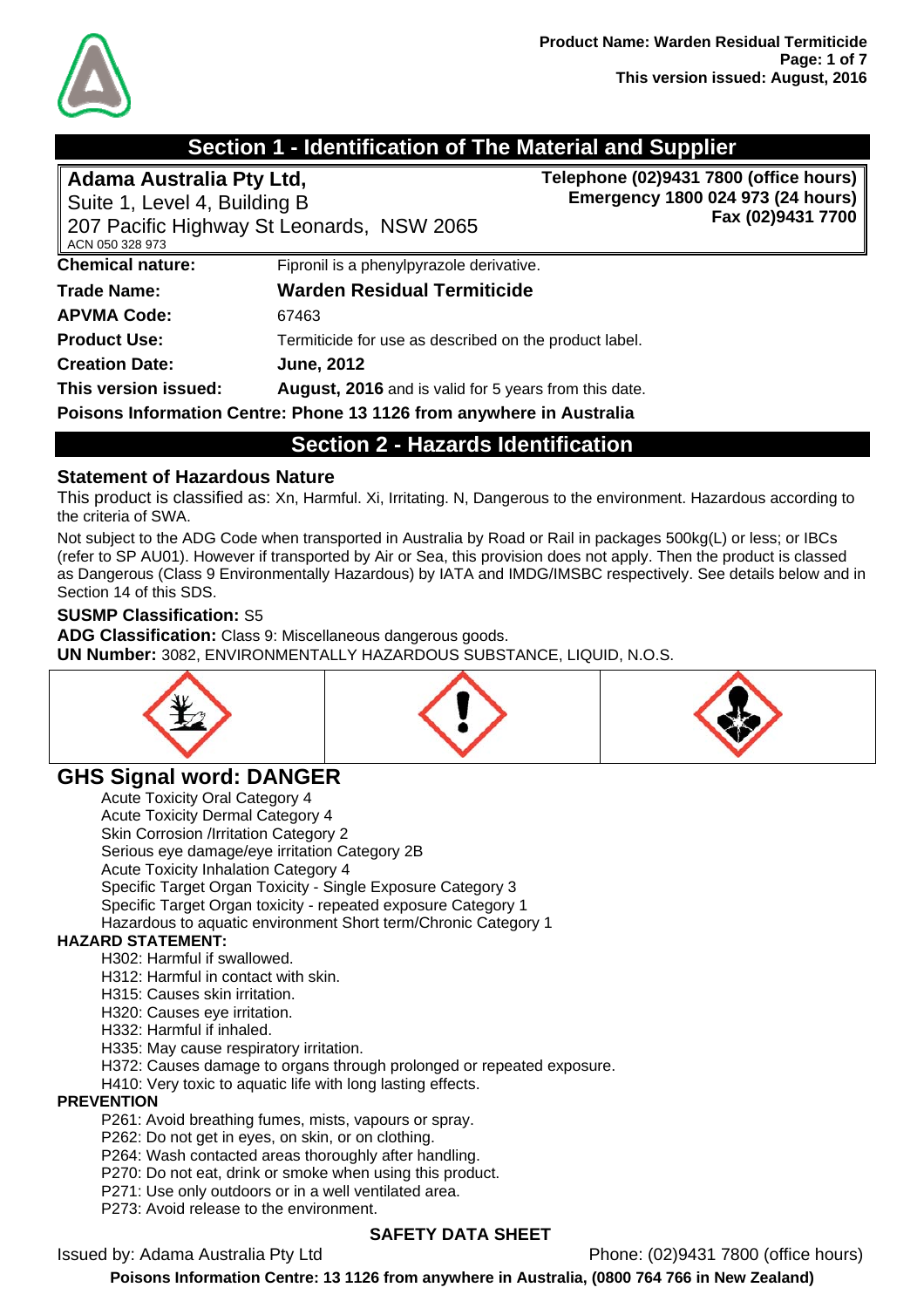

P280: Wear protective gloves, protective clothing and eye or face protection.

#### **RESPONSE**

P314: Get medical advice or attention if you feel unwell.

P362: Take off contaminated clothing and wash before reuse.

P301+P330+P331: IF SWALLOWED: Rinse mouth. Do NOT induce vomiting.

P302+P352: IF ON SKIN: Wash with plenty of soap and water.

P304+P340: IF INHALED: Remove victim to fresh air and keep at rest in a position comfortable for breathing. P305+P351+P338: IF IN EYES: Rinse cautiously with water for several minutes. Remove contact lenses, if present and easy to do. Continue rinsing.

P332+P313: If skin irritation occurs: Get medical advice.

P337+P313: If eye irritation persists: Get medical advice.

P391: Collect spillage.

#### **STORAGE**

P403: Store in a well-ventilated place.

P405: Store locked up.

P410: Protect from sunlight.

P403+P233: Store in a well-ventilated place. Keep container tightly closed.

#### **DISPOSAL**

P501: Dispose of contents and containers as specified on the registered label.

#### **Emergency Overview**

**Physical Description & colour:** Light brown coloured viscous liquid.

**Odour:** No odour.

**Major Health Hazards:** In a toxicity study involving rats, the clinical signs of toxicity did not reach their peak until two days after treatment in some animals, and deaths did not occur until four days after treatment. Some signs of toxicity and body-weight loss were still evident when the observation period ended at day 7 after treatment.

Harmful by inhalation, in contact with skin, and if swallowed, irritating to eyes and skin.

| Section 3 - Composition/Information on Ingredients |                    |           |                 |                 |
|----------------------------------------------------|--------------------|-----------|-----------------|-----------------|
| Ingredients                                        | <b>CAS No</b>      | $Conc.\%$ | TWA ( $mg/m3$ ) | STEL $(mq/m^3)$ |
| Fipronil                                           | 120068-37-3 100g/L |           | not set         | not set         |
| Other non hazardous ingredients                    | secret             | to 100    | not set         | not set         |
|                                                    |                    |           |                 |                 |

This is a commercial product whose exact ratio of components may vary slightly. Minor quantities of other non hazardous ingredients are also possible.

The SWA TWA exposure value is the average airborne concentration of a particular substance when calculated over a normal 8 hour working day for a 5 day working week. The STEL (Short Term Exposure Limit) is an exposure value that may be equalled (but should not be exceeded) for no longer than 15 minutes and should not be repeated more than 4 times per day. There should be at least 60 minutes between successive exposures at the STEL. The term "peak "is used when the TWA limit, because of the rapid action of the substance, should never be exceeded, even briefly.

### **Section 4 - First Aid Measures**

#### **General Information:**

You should call The Poisons Information Centre if you feel that you may have been poisoned, burned or irritated by this product. The number is 13 1126 from anywhere in Australia (0800 764 766 in New Zealand) and is available at all times. Have this SDS with you when you call.

**Inhalation:** If symptoms of poisoning become evident, contact a Poisons Information Centre, or call a doctor at once. Remove source of contamination or move victim to fresh air. If breathing is difficult, oxygen may be beneficial if administered by trained personnel, preferably on a doctor's advice. DO NOT allow victim to move about unnecessarily. Symptoms of pulmonary oedema can be delayed up to 48 hours after exposure.

**Skin Contact:** Wash gently and thoroughly with warm water (use non-abrasive soap if necessary) for 10-20 minutes or until product is removed. Under running water, remove contaminated clothing, shoes and leather goods (e.g. watchbands and belts) and completely decontaminate them before reuse or discard. If irritation persists, repeat flushing and seek medical attention.

**Eye Contact:** Immediately flush the contaminated eye(s) with lukewarm, gently flowing water for 20 minutes or until the product is removed, while holding the eyelid(s) open. Take care not to rinse contaminated water into the unaffected eye or onto the face. Obtain medical attention immediately. Take special care if exposed person is wearing contact lenses.

#### **SAFETY DATA SHEET**

Issued by: Adama Australia Pty Ltd Phone: (02)9431 7800 (office hours)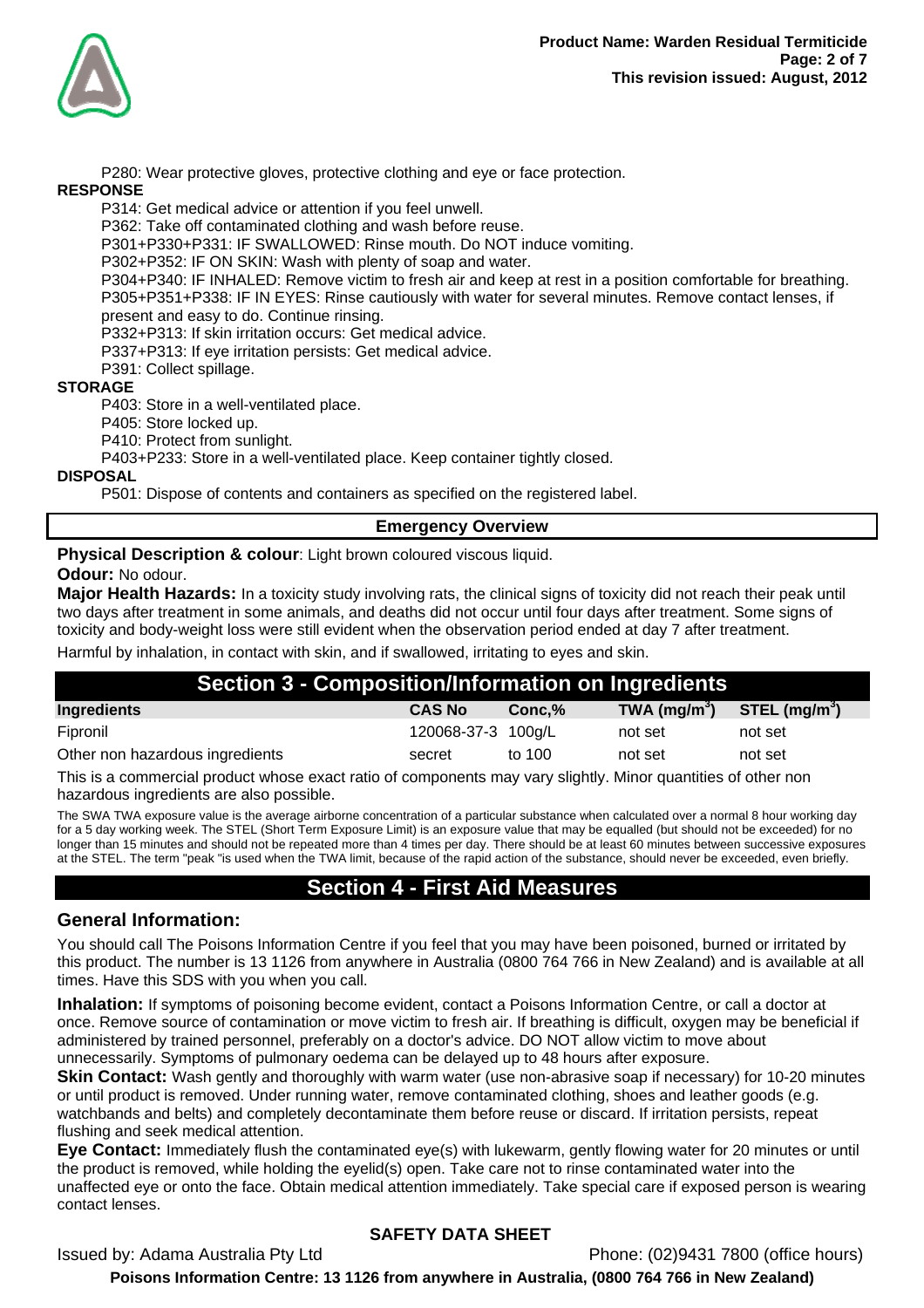

**Ingestion:** If swallowed, do NOT induce vomiting. Wash mouth with water and contact a Poisons Information Centre, or call a doctor.

## **Section 5 - Fire Fighting Measures**

**Fire and Explosion Hazards**: The major hazard in fires is usually inhalation of heated and toxic or oxygen deficient (or both), fire gases. There is little risk of an explosion from this product if commercial quantities are involved in a fire.

This product is likely to decompose only after heating to dryness, followed by further strong heating. Fire decomposition products from this product are likely to be toxic and corrosive if inhaled. Take appropriate protective measures.

**Extinguishing Media:** Try to contain spills, minimise spillage entering drains or water courses.

**Fire Fighting:** If a significant quantity of this product is involved in a fire, call the fire brigade. There is little danger of a violent reaction or explosion if significant quantities of this product are involved in a fire. Recommended personal protective equipment is full fire kit and breathing apparatus.

| Flash point:                     | Does not burn.                  |
|----------------------------------|---------------------------------|
| <b>Upper Flammability Limit:</b> | Does not burn.                  |
| <b>Lower Flammability Limit:</b> | Does not burn.                  |
| <b>Autoignition temperature:</b> | Not applicable - does not burn. |
| <b>Flammability Class:</b>       | Does not burn.                  |

## **Section 6 - Accidental Release Measures**

**Accidental release:** In the event of a major spill, prevent spillage from entering drains or water courses. Wear full protective clothing including eye/face protection. All skin areas should be covered. See below under Personal Protection regarding Australian Standards relating to personal protective equipment. Suitable materials for protective clothing include Nitrile, butyl rubber, chloroprene. Eye/face protective equipment should comprise as a minimum, protective goggles. If there is a significant chance that vapours or mists are likely to build up in the cleanup area, we recommend that you use a respirator. Usually, no respirator is necessary when using this product. However, if you have any doubts consult the Australian Standard mentioned below (section 8). Otherwise, not normally necessary. Stop leak if safe to do so, and contain spill. Absorb onto sand, vermiculite or other suitable absorbent material. If spill is too large or if absorbent material is not available, try to create a dike to stop material spreading or going into drains or waterways. Because of the environmentally hazardous nature of this product, special care should be taken to restrict release to waterways or drains. Sweep up and shovel or collect recoverable product into labelled containers for recycling or salvage, and dispose of promptly. Recycle containers wherever possible after careful cleaning. Refer to product label for specific instructions. After spills, wash area preventing runoff from entering drains. If a significant quantity of material enters drains, advise emergency services. Full details regarding disposal of used containers, spillage and unused material may be found on the label. If there is any conflict between this SDS and the label, instructions on the label prevail. Ensure legality of disposal by consulting regulations prior to disposal. Thoroughly launder protective clothing before storage or re-use. Advise laundry of nature of contamination when sending contaminated clothing to laundry.

## **Section 7 - Handling and Storage**

**Handling:** Keep exposure to this product to a minimum, and minimise the quantities kept in work areas. Check Section 8 of this SDS for details of personal protective measures, and make sure that those measures are followed. The measures detailed below under "Storage" should be followed during handling in order to minimise risks to persons using the product in the workplace. Also, avoid contact or contamination of product with incompatible materials listed in Section 10.

**Storage:** This product is a Scheduled Poison. Observe all relevant regulations regarding sale, transport and storage of this schedule of poison. Check packaging - there may be further storage instructions on the label.

## **Section 8 - Exposure Controls and Personal Protection**

The following Australian Standards will provide general advice regarding safety clothing and equipment:

Respiratory equipment: **AS/NZS 1715**, Protective Gloves: **AS 2161**, Occupational Protective Clothing: AS/NZS 4501 set 2008, Industrial Eye Protection: **AS1336** and **AS/NZS 1337**, Occupational Protective Footwear: **AS/NZS2210**.

**SWA Exposure Limits TWA (mg/m<sup>3</sup>**

**) STEL (mg/m<sup>3</sup> )** 

Exposure limits have not been established by SWA for any of the significant ingredients in this product.

#### **SAFETY DATA SHEET**

Issued by: Adama Australia Pty Ltd Phone: (02)9431 7800 (office hours)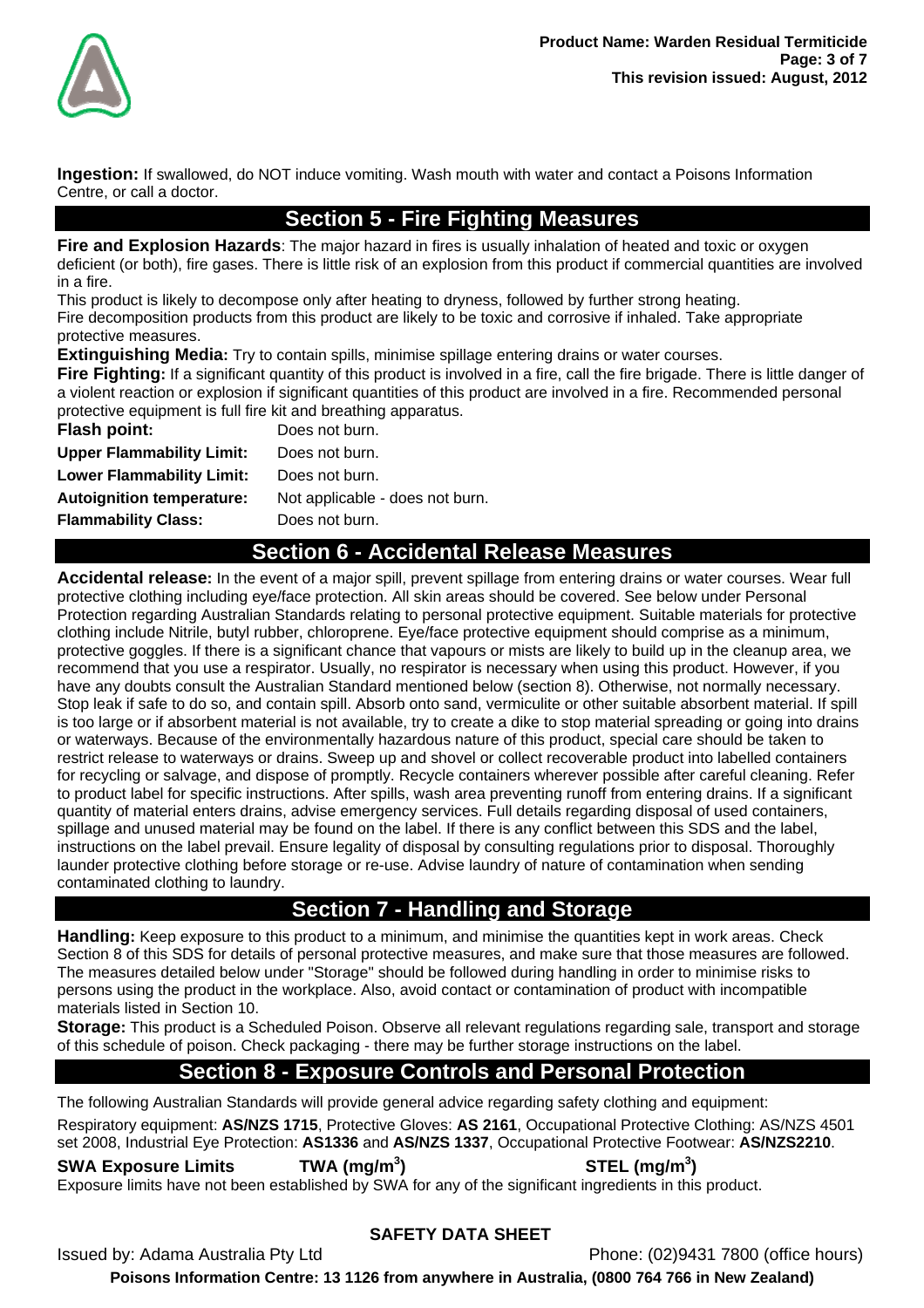

The ADI for Fipronil is set at 0.0002mg/kg/day. The corresponding NOEL is set at 0.02mg/kg/day. ADI means Acceptable Daily Intake; NOEL means No-observable-effect-level. Data from Australian ADI List, June 2014.

No special equipment is usually needed when occasionally handling small quantities. The following instructions are for bulk handling or where regular exposure in an occupational setting occurs without proper containment systems.

**Ventilation:** This product should only be used in a well ventilated area. If natural ventilation is inadequate, use of a fan is suggested.

**Eye Protection:** Protective glasses or goggles should be worn when this product is being used. Failure to protect your eyes may cause them harm. Emergency eye wash facilities are also recommended in an area close to where this product is being used.

**Skin Protection:** Prevent skin contact by wearing impervious gloves, clothes and, preferably, apron. Make sure that all skin areas are covered. See below for suitable material types.

**Protective Material Types:** We suggest that protective clothing be made from the following materials: nitrile, butyl rubber, chloroprene.

**Respirator:** Usually, no respirator is necessary when using this product. However, if you have any doubts consult the Australian Standard mentioned above. Otherwise, not normally necessary.

Eyebaths or eyewash stations and safety deluge showers should be provided near to where this product is being handled commercially.

#### **Section 9 - Physical and Chemical Properties:**

| <b>Physical Description &amp; colour:</b> | Light brown coloured viscous liquid.             |
|-------------------------------------------|--------------------------------------------------|
| Odour:                                    | No odour.                                        |
| <b>Boiling Point:</b>                     | 100°C at 100kPa                                  |
| <b>Freezing/Melting Point:</b>            | No specific data. Liquid at normal temperatures. |
| <b>Volatiles:</b>                         | Water component.                                 |
| <b>Vapour Pressure:</b>                   | As for water.                                    |
| <b>Vapour Density:</b>                    | As for water.                                    |
| <b>Specific Gravity:</b>                  | 1.061 at $25^{\circ}$ C                          |
| <b>Water Solubility:</b>                  | Dispersible.                                     |
| pH:                                       | 7.2 (as aqueous suspension)                      |
| <b>Volatility:</b>                        | No data.                                         |
| <b>Odour Threshold:</b>                   | No data.                                         |
| <b>Evaporation Rate:</b>                  | No data.                                         |
| <b>Coeff Oil/water distribution:</b>      | No data                                          |
| <b>Autoignition temp:</b>                 | Not applicable - does not burn.                  |

## **Section 10 - Stability and Reactivity**

**Reactivity**: This product is unlikely to react or decompose under normal storage conditions. However, if you have any doubts, contact the supplier for advice on shelf life properties.

**Conditions to Avoid:** Protect this product from light. Store in the closed original container in a dry, cool, wellventilated area out of direct sunlight.

**Incompatibilities:** strong acids, strong bases, strong oxidising agents.

**Fire Decomposition:** This product is likely to decompose only after heating to dryness, followed by further strong heating. Combustion forms carbon dioxide, and if incomplete, carbon monoxide and possibly smoke. Water is also formed. May form nitrogen and its compounds, and under some circumstances, oxides of nitrogen. Occasionally hydrogen cyanide gas in reducing atmospheres. May form oxides of sulfur (sulfur dioxide is a respiratory hazard) and other sulfur compounds. Most will have a foul odour. May form hydrogen chloride gas, other compounds of chlorine. May form hydrogen fluoride gas and other compounds of fluorine. Carbon monoxide poisoning produces headache, weakness, nausea, dizziness, confusion, dimness of vision, disturbance of judgment, and unconsciousness followed by coma and death.

**Polymerisation:** This product will not undergo polymerisation reactions.

#### **Section 11 - Toxicological Information**

**Toxicity:** When fipronil was administered as a single dose to mice or rats orally or by inhalation, deaths and signs of toxicity occurred at all or most doses in animals of each sex. Most or all of the deaths occurred within several days of treatment.

#### **SAFETY DATA SHEET**

Issued by: Adama Australia Pty Ltd Phone: (02)9431 7800 (office hours)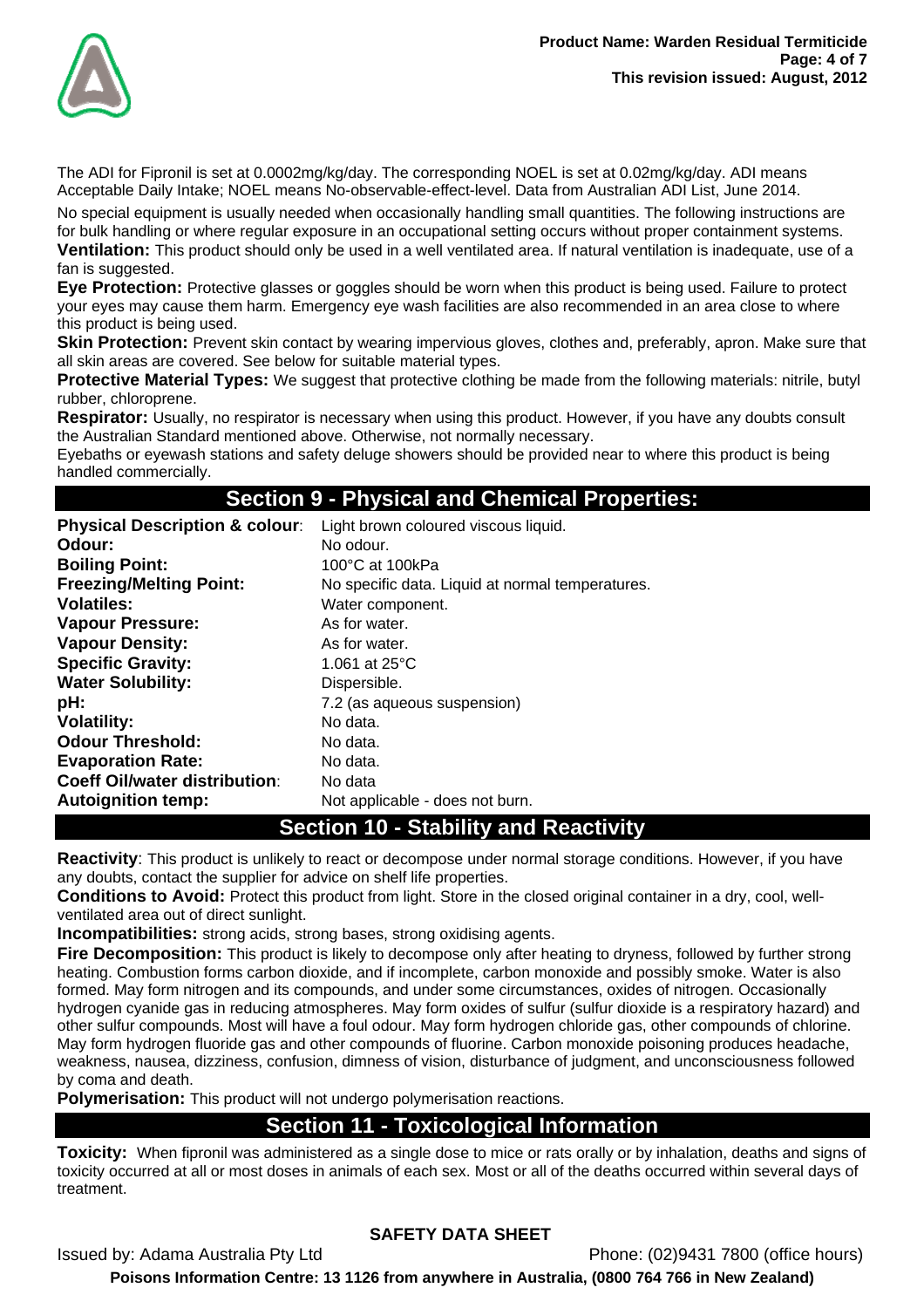

#### **Classification of Hazardous Ingredients**

Fipronil >=3%Conc<10%: Xn; R20/21/22; R48/22

Ingredient **Risk Phrases** 

Acute toxicity - category 3

- Acute toxicity category 3
- Acute toxicity category 3
- Specific target organ toxicity (repeated exposure) category 1
- Hazardous to the aquatic environment (acute) category 1
- Hazardous to the aquatic environment (chronic) category 1

There is no data to hand indicating any particular target organs.

In rabbits, skin contact Fipronil induced deaths and one or more clinical signs of toxicity including convulsions, sluggishness, salivation, spasms, tremors, hyperactivity, diarrhoea, emaciation, and perioral and perinasal red discolouration in all groups except that at the lowest dose (100 mg/kg).

Clinical signs of oral toxicity included tremors and convulsions of various types, effects on activity or gait, hunched posture, wetness in various body areas, and seizures.

 $LD_{50}$  (Dermal), Rat >2000mg/kg LD<sub>50</sub> (Dermal), Rabbit 445mg/kg  $LC_{50}$  (Inhal, 4hr), Mouse 0.36-0.42mg/kg

 $LD_{50}$  (Oral), Rat 92mg/kg  $LD_{50}$  (Oral), Mouse 91mg/kg

#### **Potential Health Effects**

#### **Inhalation:**

**Short term exposure:** Available data shows that this product is harmful, but symptoms are not available. In addition product may be mildly irritating, although unlikely to cause anything more than mild transient discomfort.

**Long Term exposure:** No data for health effects associated with long term inhalation.

#### **Skin Contact:**

**Short term exposure:** Available data shows that this product is harmful, but symptoms are not available. In addition product is a skin irritant. Symptoms may include itchiness and reddening of contacted skin. Other symptoms may also become evident, but all should disappear once exposure has ceased.

**Long Term exposure:** No data for health effects associated with long term skin exposure.

#### **Eye Contact:**

**Short term exposure:** This product is an eye irritant. Symptoms may include stinging and reddening of eyes and watering which may become copious. Other symptoms may also become evident. If exposure is brief, symptoms should disappear once exposure has ceased. However, lengthy exposure or delayed treatment may cause permanent damage.

**Long Term exposure:** No data for health effects associated with long term eye exposure.

#### **Ingestion:**

**Short term exposure:** Significant oral exposure is considered to be unlikely. Available data shows that this product is harmful, but symptoms are not available. However, this product is an oral irritant. Symptoms may include burning sensation and reddening of skin in mouth and throat. Other symptoms may also become evident, but all should disappear once exposure has ceased.

**Long Term exposure:** No data for health effects associated with long term ingestion.

#### **Carcinogen Status:**

**SWA:** No significant ingredient is classified as carcinogenic by SWA. **NTP:** No significant ingredient is classified as carcinogenic by NTP.

**IARC:** No significant ingredient is classified as carcinogenic by IARC.

## **Section 12 - Ecological Information**

Very toxic to aquatic organisms, may cause long-term adverse effects to the aquatic environment.

Fish: LC50 bluegill sunfish (*Lepomis macrochirus*): 0.085mg/L

 $LC_{50}$  rainbow trout: 0.248mg/L  $LC_{50}$  Carp: 0.430mg/L

LC<sub>50</sub> Daphnia: 0.19mg/L

# **SAFETY DATA SHEET**

Issued by: Adama Australia Pty Ltd Phone: (02)9431 7800 (office hours)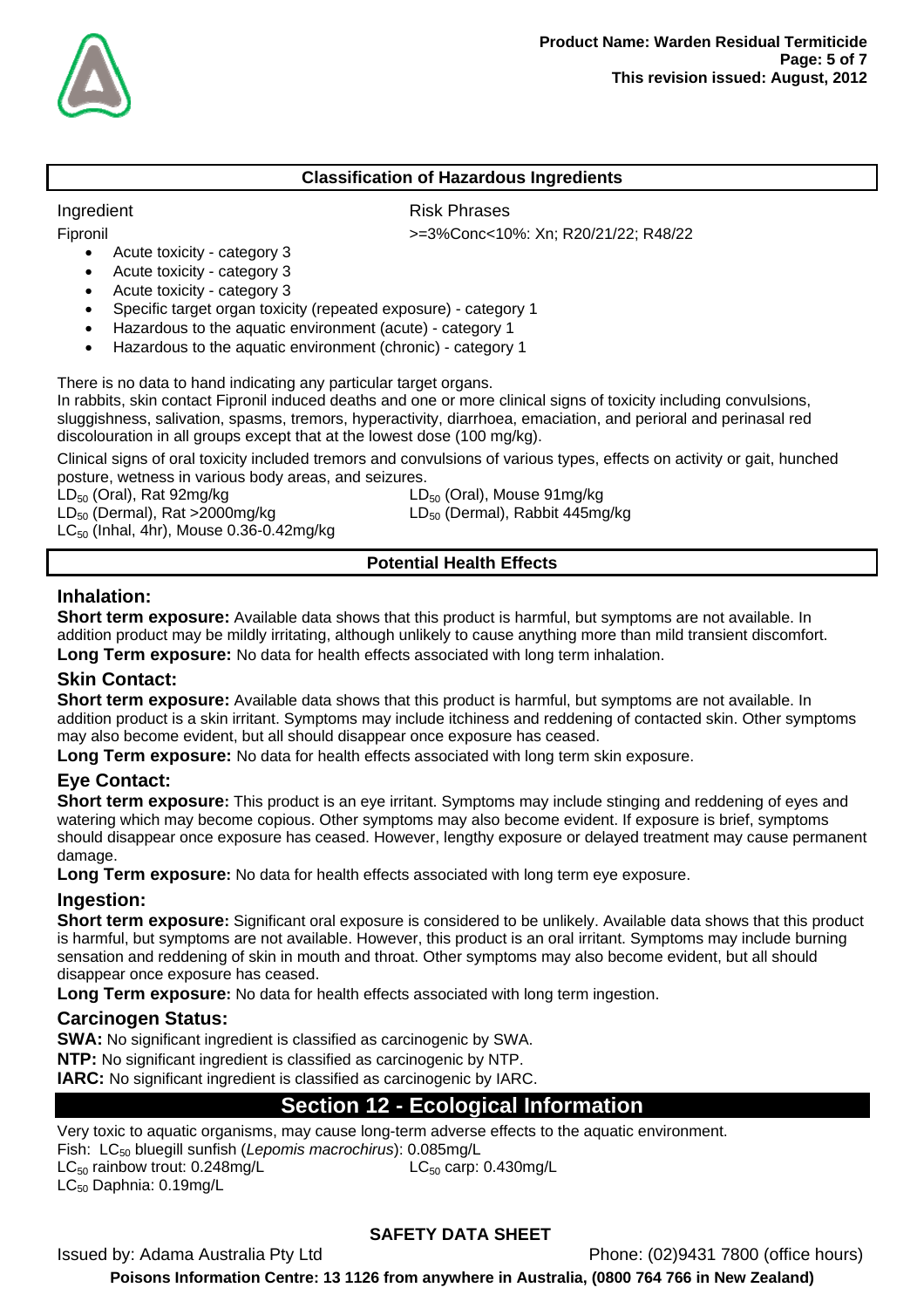

In laboratory studies, Fipronil has a half-life of 122-128 days in oxygenated sandy loam. In field studies, dissipation half-life on soil surfaces ranged from 0.7 to 1.7 months. Half-life of Fipronil applied by soil incorporation ranged from 3 to 7.3 months. Residues remain mainly in the upper 30cm of soil. Fipronil has low soil mobility - it binds to the soil and has little potential for groundwater contamination.

Fipronil degrades slowly in water and sediment that lack oxygen, with a half-life ranging from 116 to 130 days. Fipronil is stable to breakdown by water at mildly acidic to neutral pH values.

When exposed to light, Fipronil has a half-life of 3.6 hours in water, and 34 days in loamy soil.

Toxic to bees. Toxic to aquatic organisms.

## **Section 13 - Disposal Considerations**

**Disposal:** Special help is available for the disposal of Agricultural Chemicals. The product label will give general advice regarding disposal of small quantities, and how to cleanse containers. However, for help with the collection of unwanted rural chemicals, contact ChemClear 1800 008 182 http://www.chemclear.com.au/ and for help with the disposal of empty drums, contact DrumMuster http://www.drummuster.com.au/ where you will find contact details for your area.

## **Section 14 - Transport Information**

**Not subject to the ADG Code when transported by Road or Rail in Australia, in packages 500kg(L) or less; or IBCs, but classed as Dangerous by IATA and IMDG/IMSBC when carried by Air or Sea transport (see details below).** 

**UN Number:** 3082, ENVIRONMENTALLY HAZARDOUS SUBSTANCE, LIQUID, N.O.S.

**Hazchem Code:** •3Z

**Special Provisions:** 179, 274, 331, 335, AU01

**Limited quantities:** ADG 7 specifies a Limited Quantity value of 5 L for this class of product.

**Dangerous Goods Class:** Class 9: Miscellaneous Dangerous Goods.

**Packing Group:** III

**Packing Instruction:** P001, IBC03, LP01

Class 9 Miscellaneous Dangerous Goods shall not be loaded in the same vehicle or packed in the same freight container with Dangerous Goods of Class 1 (Explosives).

## **Section 15 - Regulatory Information**

**AICS:** All of the significant ingredients in this formulation are compliant with NICNAS regulations. The following ingredient: Fipronil, is mentioned in the SUSMP.

### **Section 16 - Other Information**

**This SDS contains only safety-related information. For other data see product literature.** 

**Acronyms:** 

| <b>ADG Code</b>        | Australian Code for the Transport of Dangerous Goods by Road and Rail $(7th$ edition)                                  |
|------------------------|------------------------------------------------------------------------------------------------------------------------|
| <b>AICS</b>            | Australian Inventory of Chemical Substances                                                                            |
| <b>SWA</b>             | Safe Work Australia, formerly ASCC and NOHSC                                                                           |
| <b>CAS number</b>      | <b>Chemical Abstracts Service Registry Number</b>                                                                      |
| <b>Hazchem Code</b>    | Emergency action code of numbers and letters that provide information to emergency<br>services especially firefighters |
| <b>IARC</b>            | International Agency for Research on Cancer                                                                            |
| <b>NOS</b>             | Not otherwise specified                                                                                                |
| <b>NTP</b>             | National Toxicology Program (USA)                                                                                      |
| <b>R-Phrase</b>        | <b>Risk Phrase</b>                                                                                                     |
| <b>SUSMP</b>           | Standard for the Uniform Scheduling of Medicines & Poisons                                                             |
| <b>UN Number</b>       | United Nations Number                                                                                                  |
| <b>Contact Points:</b> |                                                                                                                        |

**Call Adama on (02)9431 7800 and ask for the technical manager. Fax: (02)9431 7700** 

| <b>Police and Fire Brigade:</b> | Dial 000                |
|---------------------------------|-------------------------|
| <b>Emergency contact:</b>       | 1800 024 973 (24 hours) |

#### **SAFETY DATA SHEET**

Issued by: Adama Australia Pty Ltd Phone: (02)9431 7800 (office hours)